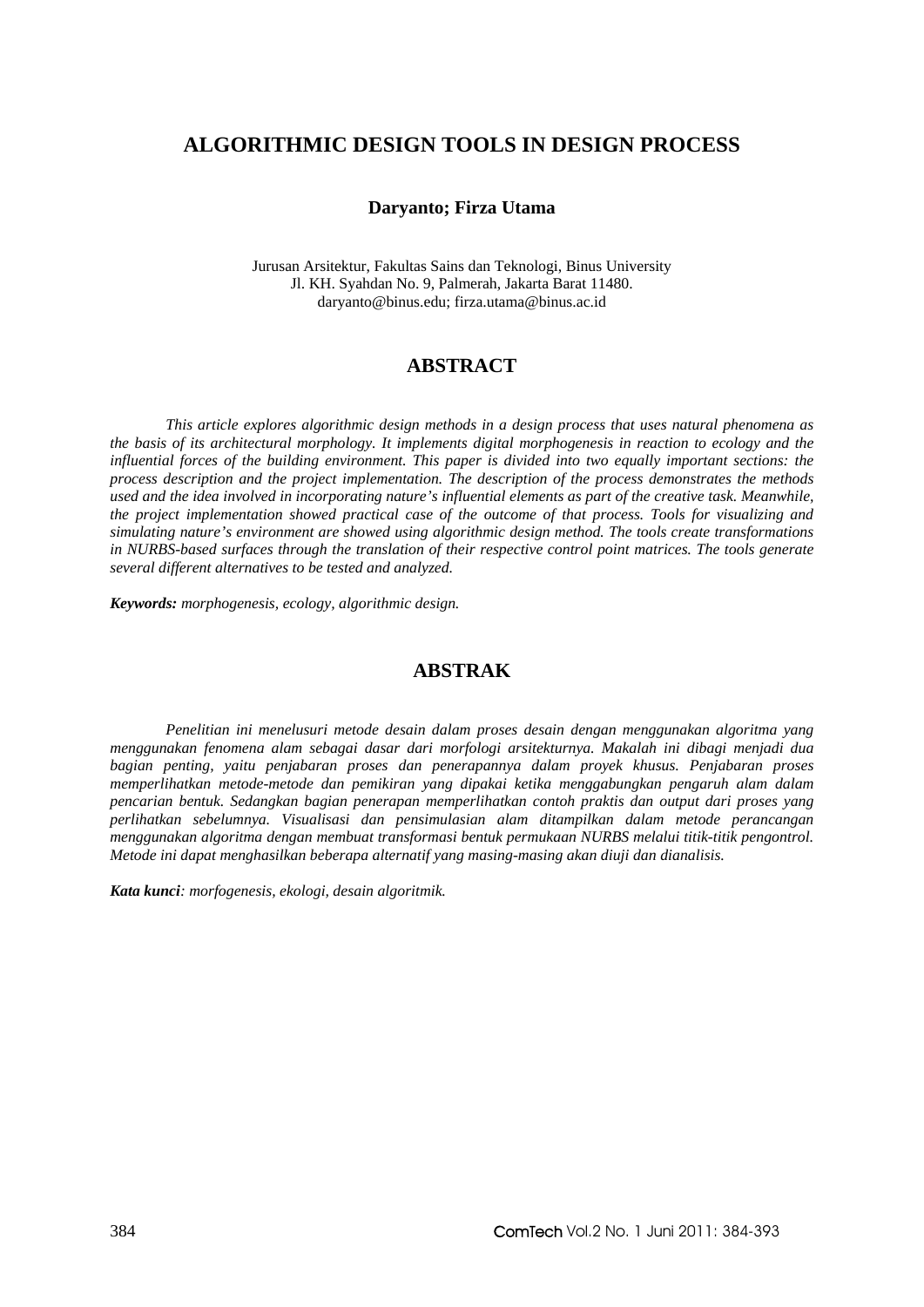### **INTRODUCTION**

The field of architecture is going through a shift where its basic principles are being challenged by the changes that happen around. The abundance of new techniques and technologies in architectural design, as well as in fabrication and construction, forces us to look over our design methods and processes. The global changes that drive us toward an ever-growing need for technology in buildings provide us the opportunity to search for new holistic solutions. However, the new solutions cannot be made with obsolete tools. Michael Weinstock states that the direct emulation of the past is fruitless, yet we must learn from the lessons it provides (Hensel & Menges, 2008).

New architectural paradigms are formed with the help of the transition to digital design – new tools that allow us to find new sources of inspiration and solutions. However, these tools only imitate the old design processes and do not create any new possibilities or inspiration for design. Kostas Terzidis (2006) states that they offer the benefits of computerization but not the overwhelming opportunities of computing.

The use of scripting and parametric software offers potentials to designers to search for optimal results through the whole design process. It offers the incorporation of interdisciplinary knowledge to the early stages of the process, that it can influence the rationality of the outcome and even try to solve the problems in sequential order. The changes in the design process gradually happen. With the digital integration of architecture, engineering and biological processes, it will affect architecture in the future.

#### **Algorithmic Design Tools**

Algorithm is not only about software and computers, but also describes a process of logical thinking as the early computer does. They are commonly associated with computer science, as the term is mostly used there, but essentially the use of instructions, commands and rules in architectural practice is using algorithm. Many of our design choices are controlled by laws and regulations, and certain decisions rule out or enable new options. As with algorithms, we are also controlled by if-thenelse conditional choices. We make decisions based on validated data and those decisions guide us through the design process(Terzidiz, 2006).

Terzidis points out, that design is about conceptualization, imagination and interpretation. It is the activity of formulating ideas, that is about accomplishing a pre-set objective. Design should leave room for serendipity – a chance to find something completely unexpected, yet desired. It cannot be achieved by conforming to current rules and practices. It applies the use of algorithms as well; if we control the final result with over-specific rules, we will leave no room for new emerging forms. There is no point in designing something, if you already know the final outcome.

Algorithms is only a single tool used in design process, not the whole design process. Meanwhile, design is strongly influenced by the tools utilized, so conversely, tools have a profound effect on the design (Terzidiz, 2006). Some claim that the prolific use of computers in design produces recognizable results in form and structure. This seems to be a critique toward computer models, as though a computer had played a determining role in forming the design. Terzidis explains that the mouse-based manipulation of control points on NURBS-based (Non- uniform rational B-Spline) or mesh surfaces is not an act of computing, as much as its transformations, completely based on the visual decisions of the designer. The use of the computer or computing in architectural design does not dictate any pre-defined shapes or style. However, with the help of algorithmic design methods, as designers we are allowed to extend our creativity.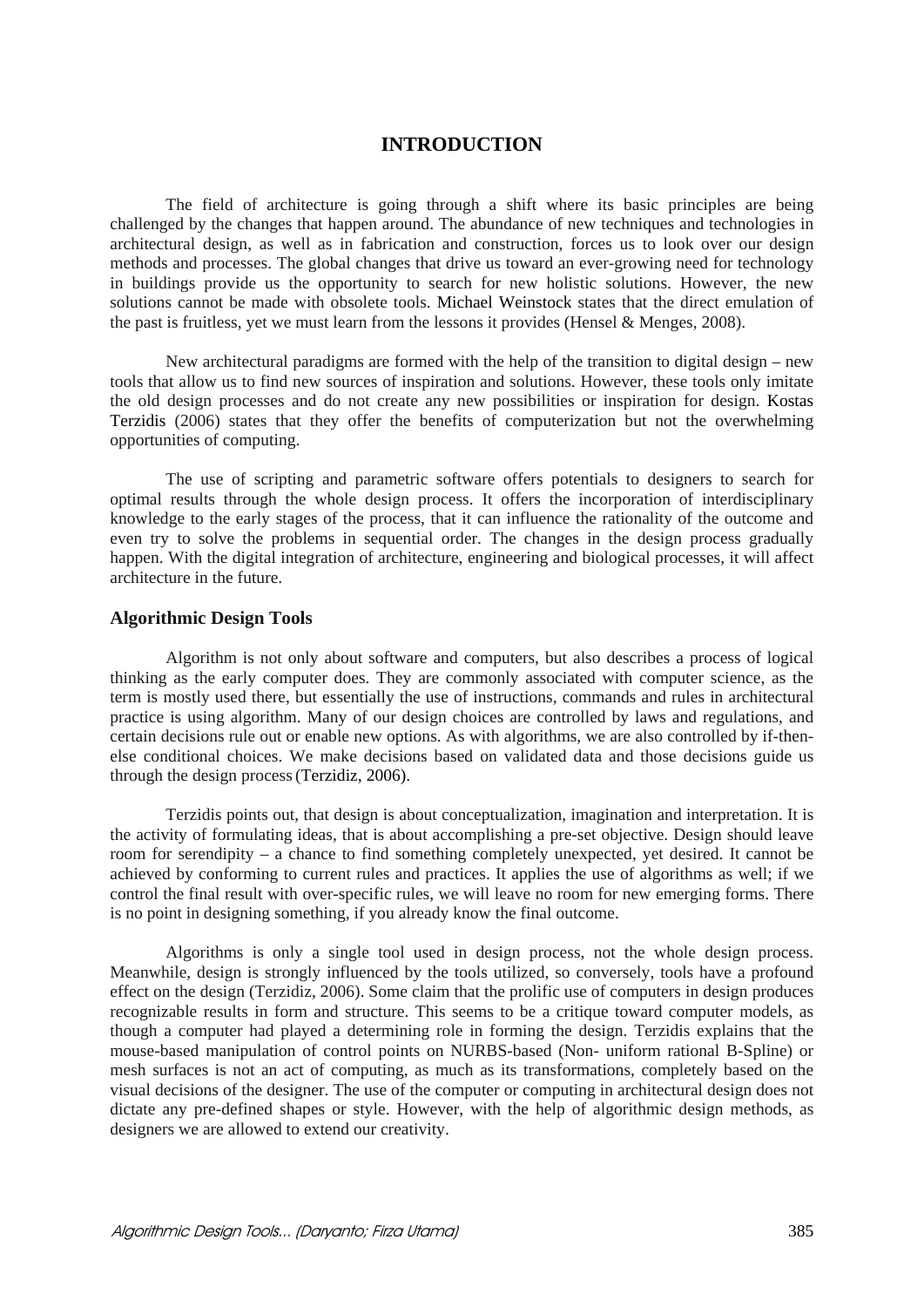Using an open design process and incorporating the use of different design branches simultaneously, rather than consecutively, we can search logical and effective options. To make it work, we must roam beyond our traditional comfort zone and Terzidis suggests that this might be the first architectural design which is not aligned with formalism or rationalism but with intelligent form and traceable creativity. The use of these new methods does not limit the intuition of the designer or the form of the design. As change can only be additive, not subtractive, they do not reject or deny existing approaches to design (Achim, 2006).



*Figure 1*. Diagram of different phases in design process.

### **Digital Morphogenesis**

Natural organisms are form through evolution that requires numerous generations of mutation and genetic selection. An organism's DNA holds a coded sequence that controls their growth. As a general rule, nature tries to do things as simply as possible. Their mechanics may, at first, seem incomprehensibly complex but underneath lays a set of very simple algorithms (Hensel et.al, 2008). Many of the emergent algorithms to be used in our design are based on these natural processes.

Terzidis (2006) points out that the processes may not be regarded as human inventions but human discoveries. Genetic Algorithms, Cellular Automata and Voronoi Diagrams are just a few examples of nature's ingenuity that we often exploit in contemporary architectural design (Coates, 2010). Estévez and Puigarnau (2003) say that the new methods in architecture allow us to not simply create in the nature, but to create with the nature.

Natural morphogenesis is a process of evolutionary development and growth. It produces polymorphic systems that obtain their complex organization and shape through interaction between their material capacities and the external environmental influences and forces, as described by Achim Menges (2006). This process gives the organism its distinctive shape and internal cellular structure. We can use simulation of the mathematical representation of the interaction of real-world objects for the benefit of architectural design. Using evolutionary methods and the active modulation of simulated environmental conditions, the morphological differentiation of form and structure can emerge.

Several attempts to find finite and, in some ways, completed geometrical forms which will be ruined when they are added to or removed from, are defied by the nature's total disrespect towards them. Reima Pietilä (1958) calls them terminable and interminable objects, where terminable objects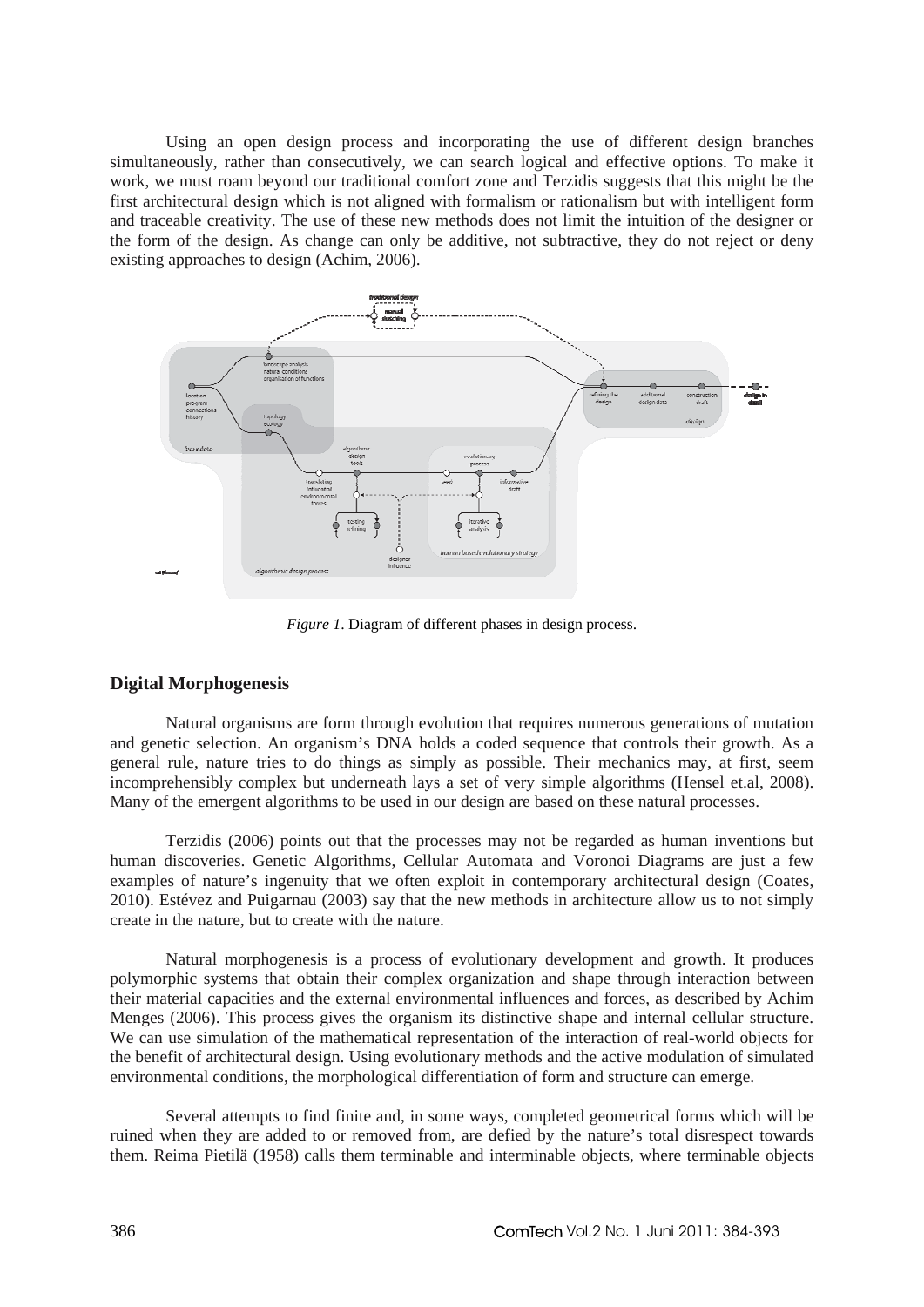find a state of completion and interminable objects that allow infinite enrichment both qualitatively and quantitatively. Though, the "completion" of an object is indicative of the inner tensions of the composer which are, as such, more than a psychological expression.

During morphogenesis, natural or digital, an organism is in a constant state of change. Whether through growth or environmental factors, every moment is different in structure and composition. Because of this, every single moment in its composition is as meaningful and as beautiful as the subsequence and we cannot point at a moment of completion. Nature is never completed nor is it ever exactly the same. Derived from the way in which nature works, the way a simulation of how nature should work is based on our choice of a point where we are satisfied with the results. Using these methods in architecture, we cannot expect a "finished" product, optimized to perfection, but we will receive a form that is just a snapshot in its evolutionary history.

### **Ecology**

Michael Hensel (2006) describes ecology as the interdisciplinary, scientific study of the relation between an organism and their hosting environment. It can be studied at various levels ranging from the individual organism to populations, communities of species, ecosystems or even the whole biosphere. The specific host environment is in constant and dynamic feedback relation with the organism, which evolves functionality.

As a term, ecology can be expanded to describe a way of thinking that leans towards sustainable living. In this case, ecology implies actions that influences our environment as little as possible or does not leave long-term effects. Sustainable living tries to minimize the effects of man on his environment. The use of the term in this paper is not in its expanded meaning, but in its original root where it describes the study of the relationship between organism and its environment (Hensel et.al, 2008). As such, the term does not imply or hold any indication of the nature of this relationship or the possible impact the organism and the environment have on each other.

Environment is a collective term for a condition in which an organism lives. It is the complex and dynamic exchange between these two that enables evolving functionality, as stated by Hensel (2008). As external environmental factors influence the development of form and function, it makes the environment subject interesting in architectural design field. Hensel (2008) points out, that the response to external stimuli could be in the core of the generative process of architecture, instead of the consecutive step-by-step, objective-by-objective optimization at the end of the design process.

Ecology enables mutation in genetic processes, as it acts as a motivation for the form or structure to evolve to be better suited in surviving in its environment. The simulation of mutation and its effects are completely in the hands of the designer who makes the decision for the best solution of a population that will be calculated. One criterion for that can be the structural optimization of a form, but it does not count all the effects of the environment, but only a narrow sector of the physical forces affecting the form, even a very crucial force in the realization of a construction. Different factors can be used in the mutation of the form as well as in the criteria on which the fittest solution is evaluated.

## **METHOD**

#### **Parametric Experiment**

The link between environmental data, which becomes available through simulation and the impact it has on the design process, is further explored. The natural environmental forces that affect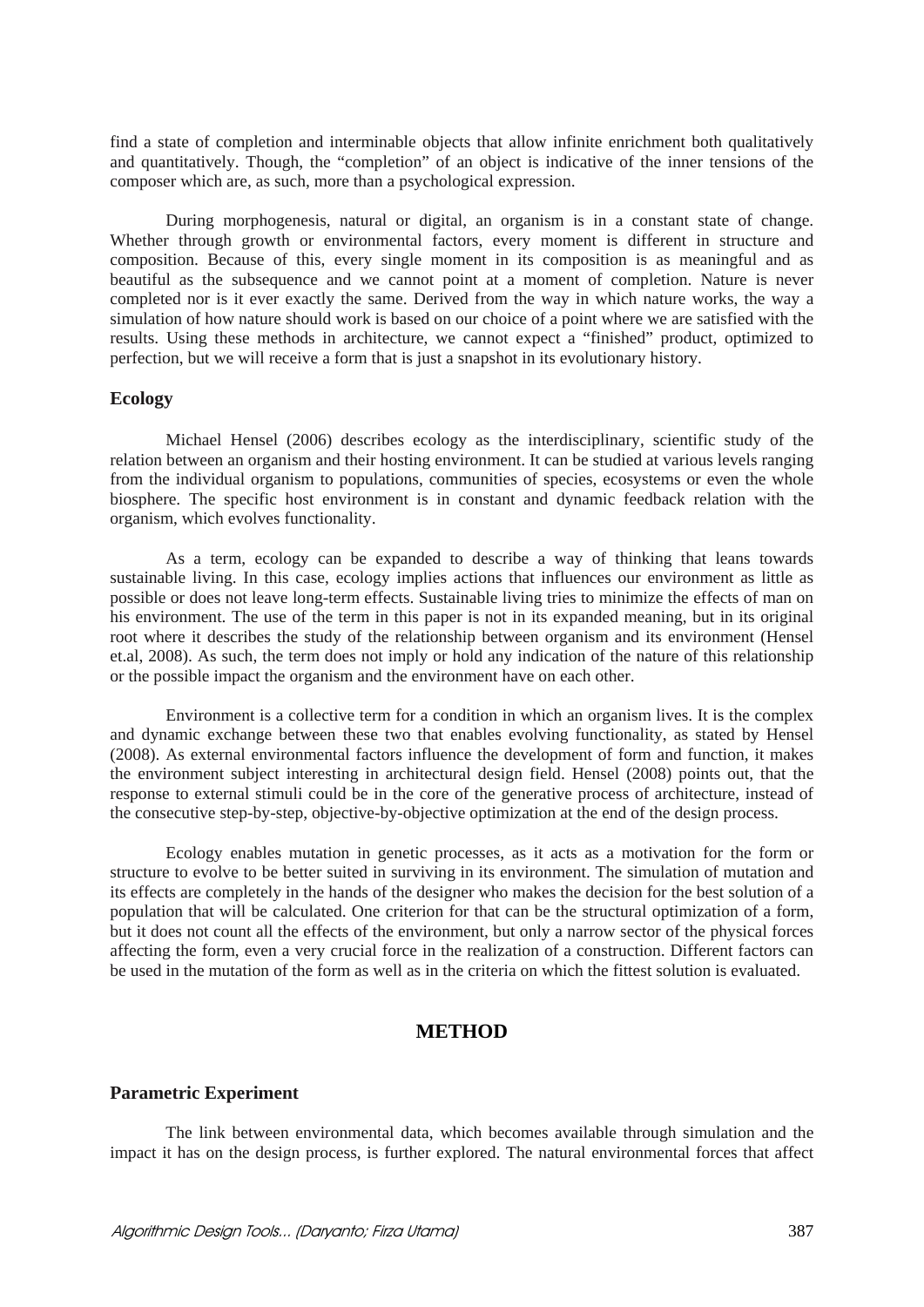the experiment are too complex and enumerable to simulate to their full extend. Because of that, the simulations were limited to only a few decisive factors that would hold the most influence in the mutation. CFD (Computational Fluid Dynamic) simulation was used to provide information on the performance of the configuration and its components.

### **Deciding Influential Forces**

The algorithmic and parametric tools work consecutively on the object and they are applied with different settings so that their effects vary over different prodigies. The tools provide an external agent that produces a reaction within the object, which then recognizes the reaction and translates that reaction into a transformation of its control point. The order in which the tools are applied, have some effect on the overall morphology of the solution.

The environmental toolset is applied to the generation with varying parameters for a finite amount of times. It produces a small population for visual evaluation, from which the fittest solution will be selected to become the next generation. Through evolutionary methods and consecutive generations of different solutions, the shape and form of the final solution slowly starts to emerge.

The purpose of the toolset is to simulate into a certain accuracy of the behavioral characteristics of natural and visual forces, and what most important is to convert the information into the transformation of a simulated surface. Through consecutive runs, or iterations of the tools, the effects on the surface become clearer after all new iteration is done. The tools are designed with different parameters that control the amount of their effects and allow a certain degree of variation in their application, enabling different compositions of environmental forces. Using the tools with varying settings causes different results in parallel runs.

The affected object is represented by a NURBS (Non-Uniform Rational B-Spline) - based surface that is controlled by a matrix of control points and their weights. Regarding to the Bézier curves, it allows local modification of the surface by changing the control point coordinate, without affecting the rest of the surface31. The level of detail, and thus the level of effect that the tools have on the surface, is controlled through the density of the control points. As the move of a control point affects the surface only locally, their degree and density dictates the shape and the amount of the transformation.

The modification of the surfaces is controlled through the modification of their respective control points. The resolution of the control points can be used to control the complexity of the solution. The surface's resolution also determines the detailing level of that the tools have on it; more control points on a surface means a more defined result. The amount and direction of the transformation is directly controlled by the individual tools which all function differently from each other in order to facilitate force-specific results. The tools are applied through scripting and the use of parametric application. The simulation environment was created using Rhinoceros 4.0 threedimensional modeling program based on NURBS and a parametric plug-in, called *Grasshopper*.

All different simulated environmental and visual forces function through the displacement of the surface's control points. The vector for each transformation is calculated through the internal algorithm of the tool in question and each force's effect on the surface is unique. The amount of single transformation is relatively small, but the cumulative effects of the forces yield distinctive results (Figure 5).

### **Algorithm: Pseudocode**

The algorithm of the simulation can be described as Pseudocode as follows: For each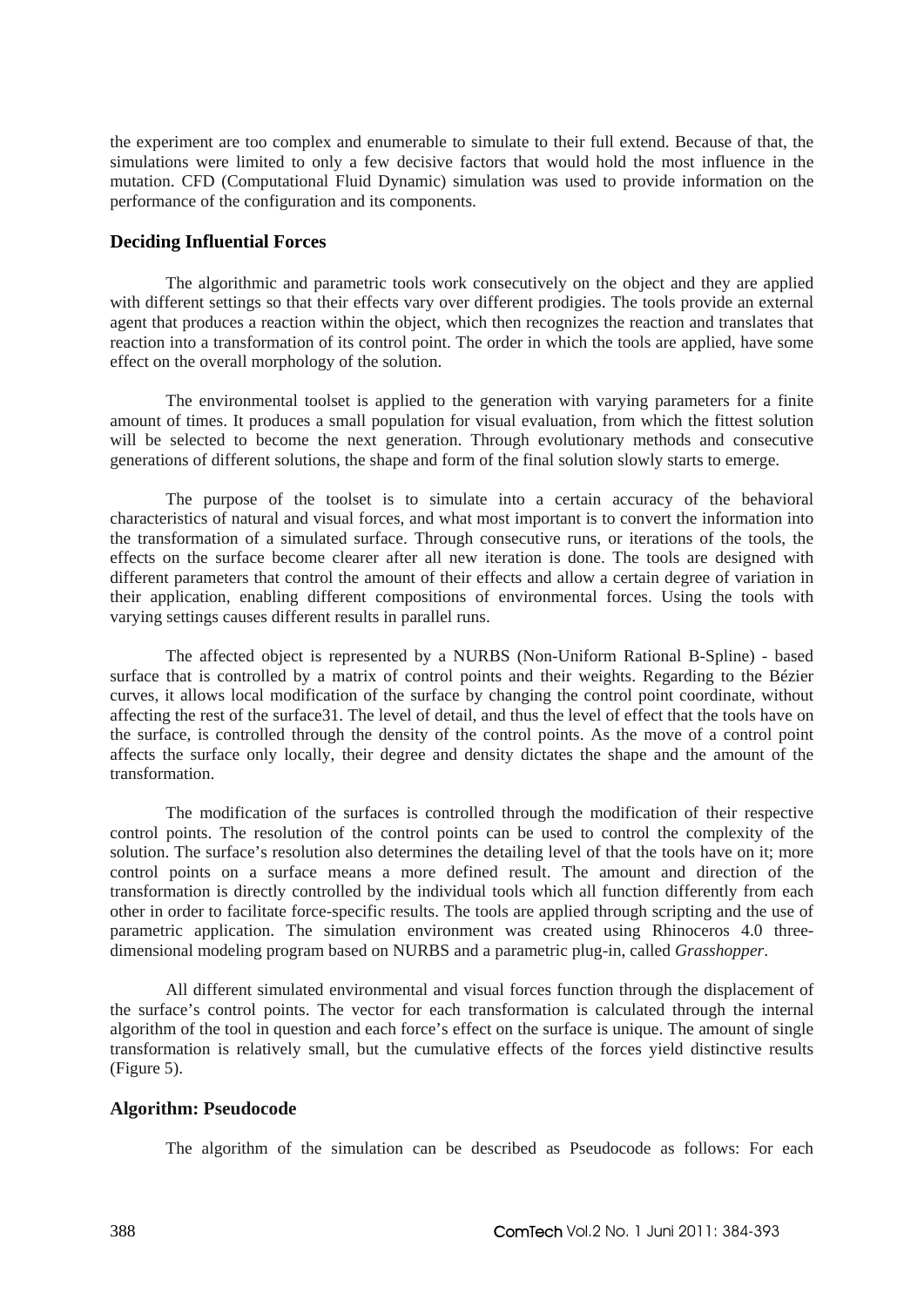individual in the population  $\ge$  create a surface using genes as parameters in the surface equation  $\ge$ attach the control points of the surface to a set of springs  $>$  run the physics simulation between the springs until the surface reaches equilibrium (Figure 2) > attach hexagonal pattern to the surface > calculate the *normals* of the surface > attach the *normals* to the fluid's vector field > create particle system and add its density to the fluid' density field (Figure 3)  $>$  run the computational fluid dynamics for the particle system > calculate the rate of particle entering the core volume over generated particles and evaluate the *invidual* (Figure 4).

### **RESULTS & DISCUSSION**

In order to discuss the practical example of morpho-ecological design, the work of R&Sie(n) are presented and discussed. The pictures, plans, diagrams of R&Sie(n)'s projects show the use of modeling and scripts, values in understanding the behavior of nature, and its interaction with urban structure, and the complexity of the design process. By using morphogenetic and parametric tools, they try to demonstrate that nature cannot be domesticated and predictable. R&Sie(n) uses these tools to question the evolution of nature and its interaction with urban elements of housing.

An interesting evolution in  $R\&Sie(n)$ 's research and a focus on ecology can be seen from the system of evolutionary development and diversification (phylogenesis). R&Sie(n) questions the way nature and molecular nature of cities interaction. Nature is unpredictable so that it cannot be easily domesticated and the notion of "contingent" is appropriate. They have re-appropriated this notion in their research on ecological architecture and urbanism. Their latest project I'm *Lost in Paris* (2008- 2009, Figure 6) examines how the intrusion of nature (fern) causes stress, not only to the plants but also to the inhabitants of a quiet Haussmannian-style housing since R&Sie(n) nature is reactive and not proactive*. I'm Lost in Paris* is an ecological house with 1200 ferns growing around the building. The ferns get fed from hydroponic tubes that carry water from the roof to the plants. The choice of this plant is strategic. As we know, there is a strong relationship between a mass of plant form and its lifespan. Big plants live longer than small ones, as noted Michael Weinstock (2006). Michael Weinstock has undertaken research since a decade on the interaction of biological elements evolution. He found similarities between the biological structure and parametric, as well as morphogenetic architecture and urbanism. As he wrote, "Plants are hierarchical structures, made of material with subtle properties that are capable of being changed by the plant in response to local or global stresses.



*Figure 2*. Created surface using genes as parameters (above). Attached are control points to the surface running physics simulation.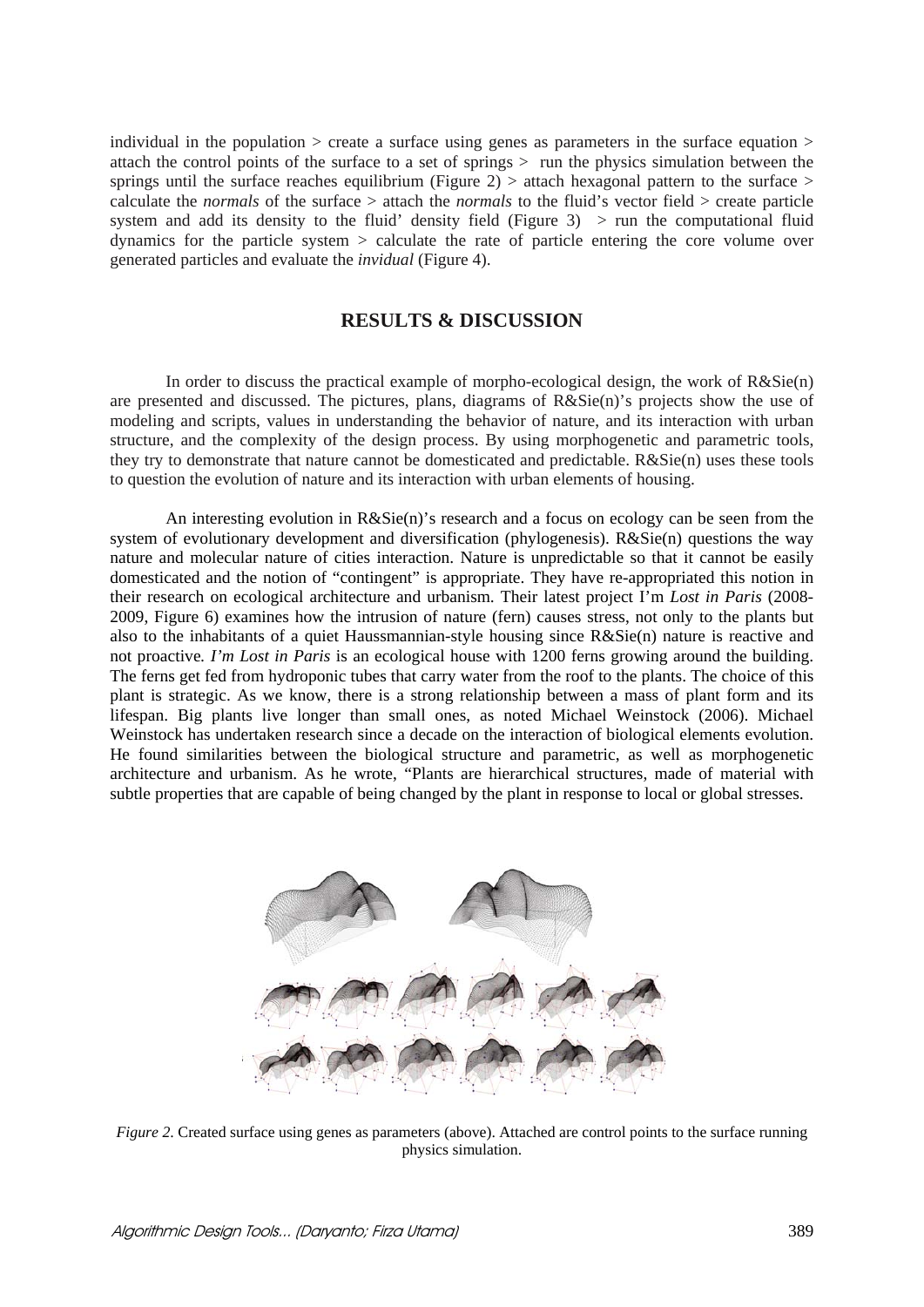

*Figure 3*. Created particle system and its density to the fluid's density field.



*Figure 4*. Individual evaluation of particle rates entering the volume over the generated solution.



*Figure 5*. Simulation result.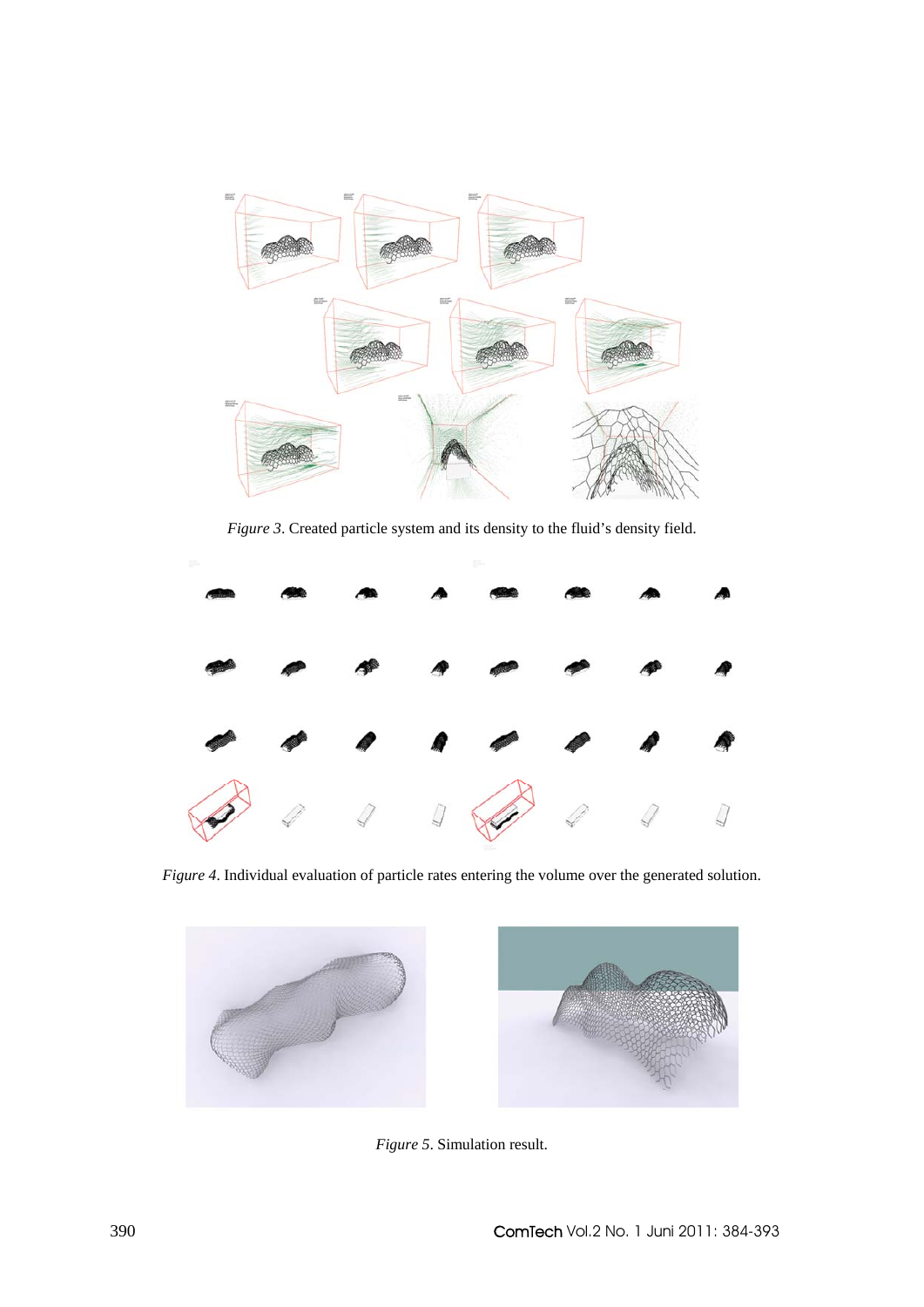

*Figure 6*. R&Sie(n) *I'm Lost in Paris* project.

A similar project namely *Spider Net in the Wood* constructed by R&Sie(n) in 2007 (Figure 7), confirms Michael Weinstock's assertion. The scenario is clear and simple: over density of existing forest plantation (trees will be at the right level in 5 years). R&Sie(n) has posted a series pictures of the plant evolution a year after the construction entitled *Growing plants*. As we can see, plants gradually seem to absorb the house. The structure is made by netting and wrapping the forecasted size of adult trees with a polypropylene mesh in order to develop a labyrinth in the branches. The house consists of 400  $m^2$  indoor stealth building plugged and connected to the labyrinth by a sliding glass door. The house functions as the "principle of plants": it is unpredictable, self-organizational. It aims to demonstrate the building as plants that are capable of being changed in response to local or global stresses. This house is a prototype of François Roche and Stéphanie Lavaux's interest for the behavior of building stressed by nature. The plan of the house shows the relationship of the building and its surrounding environment. Nature will gradually control the building and it will be absorbed by its surrounding environment. From the concept of adaptive in  $R&Sie(n)$ 's architectural projects, we may conclude that the building functions as the plants. It will be obliged to manage the plants activities as they will resist the high technology-made structure. Plants as well as the building function in the same way. Precisely, building needs to capture light and ventilation as it will exchange gases like metabolic structures.

We may take the *Mosquito Bottleneck* project (Figure 8), a house project built in 2003 as an example of an art collection in Trinidad. The design is adopted from mosquito movement. The movement produces a simple form that will be assembled to form a complex structure which will be self-assembled into a more complex structure, and so forth. The descriptions and digital models permit a better understanding of the structural performance not only of the biological structure (the mosquito, surrounding environment, ferns) but also of the building.



*Figure 7*. R&Sie(n) *Spider Net in the Wood* project.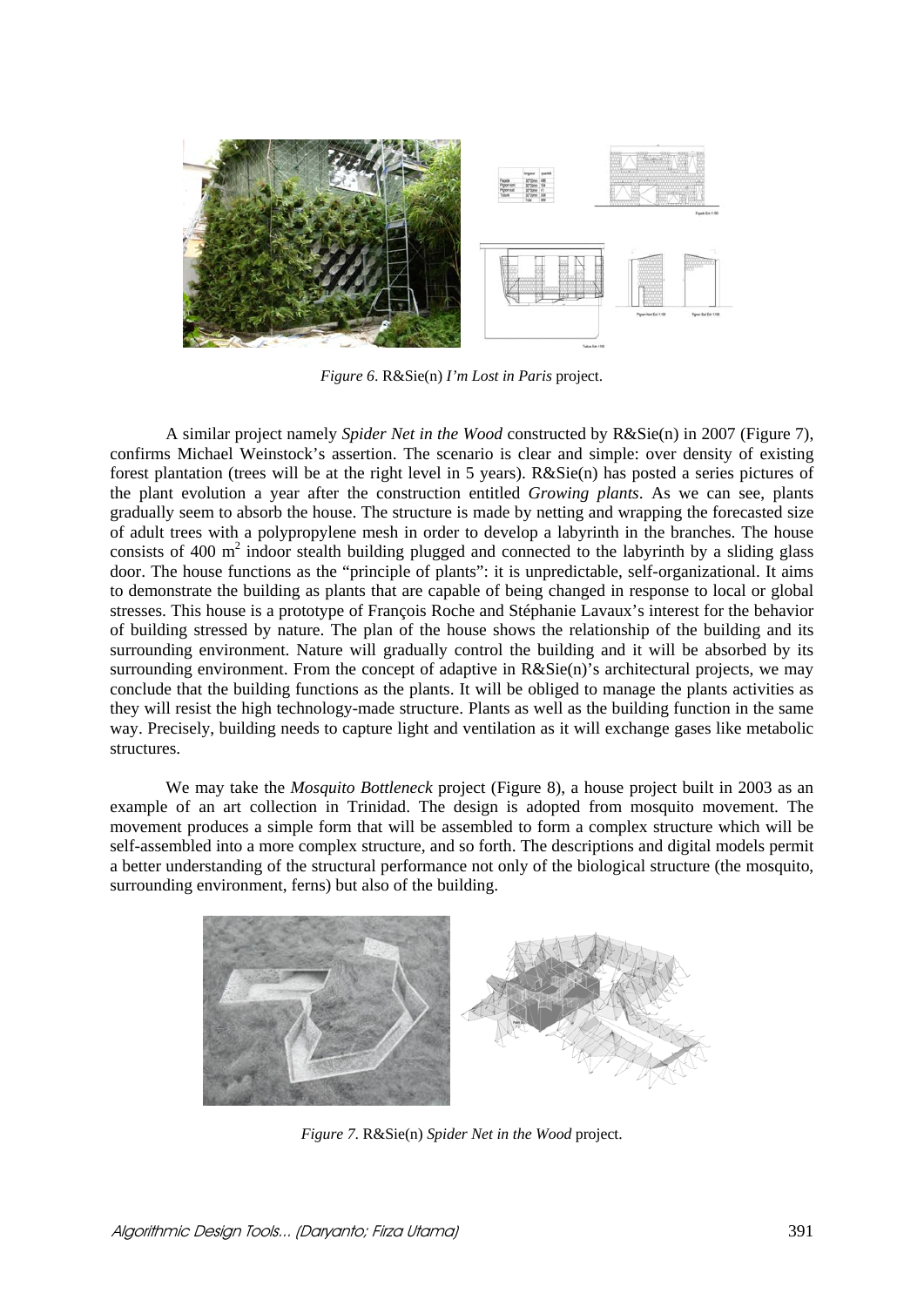In the case of Mosquito Bottleneck, the mosquito movement turned into a "Klein-bottle twist" between the two contradictory data: that of humans and that of insects. It is interesting to note that the architects used a fragile structure and materials for the building simulating the fragility of the mosquito lifespan and human's fragility against viruses. The building skin consists of plastic wire and plastic shrink-warp to weave together with the house from the floor to the roof. It is made to build a skin that will actually attract mosquitoes and move them through the building, while of course, keeping them separate from the occupants. The result is the dwelling structure which behaves like mosquitoes as it vibrates like the way mosquitoes buzz.

Digital models facilitate the construction of the following projects: *Mosquito Bottleneck, Spider in the Wood,* and *I'm Lost in Paris*. The models enable analysis and simulations. The mosquitoes natural behavior is then shifted into a structural behavior that will be modeled, then, scripted with the use of a lot of softwares varied from 3D to mathematical ones. The analysis of natural environment leads to the house construction that will be progressively controlled by nature. Conversely, the intrusion of nature (the ferns) in an urban environment has previously been simulated with advanced tools in order to draw various scenarios of relationship and conflict between nature, urban environment and humans, etc.



*Figure 8*. R&Sie(n) *Mosquito Bottleneck* project.

# **CONCLUSION**

In conclusion, the morpho-ecological strategies are permitted to test and simulate at various scale behaviors, and scenarios that will then be reinterpreted into meaning, architecture, and engineering. They reveal an agenda for new strategies in terms of not only design but also construction - that is a new system for advanced architectural engineering.

### **REFERENCES**

- Achim, Menges. (2006). Instrumental Geometry. *Architectural Design*, 06 (02). New Jersey: John Wiley & Sons.
- Achim, Menges. (2006). Polymorphism. *Architectural Design*, 76(02). John Wiley & Sons Ltd.
- Coates, Paul. (2010). *Programming Architecture*. New York: Routledge.

Estévez, A. T., Puigarnau, A. (2003). *Genetic Architectures*. Barcelona: Lumen.